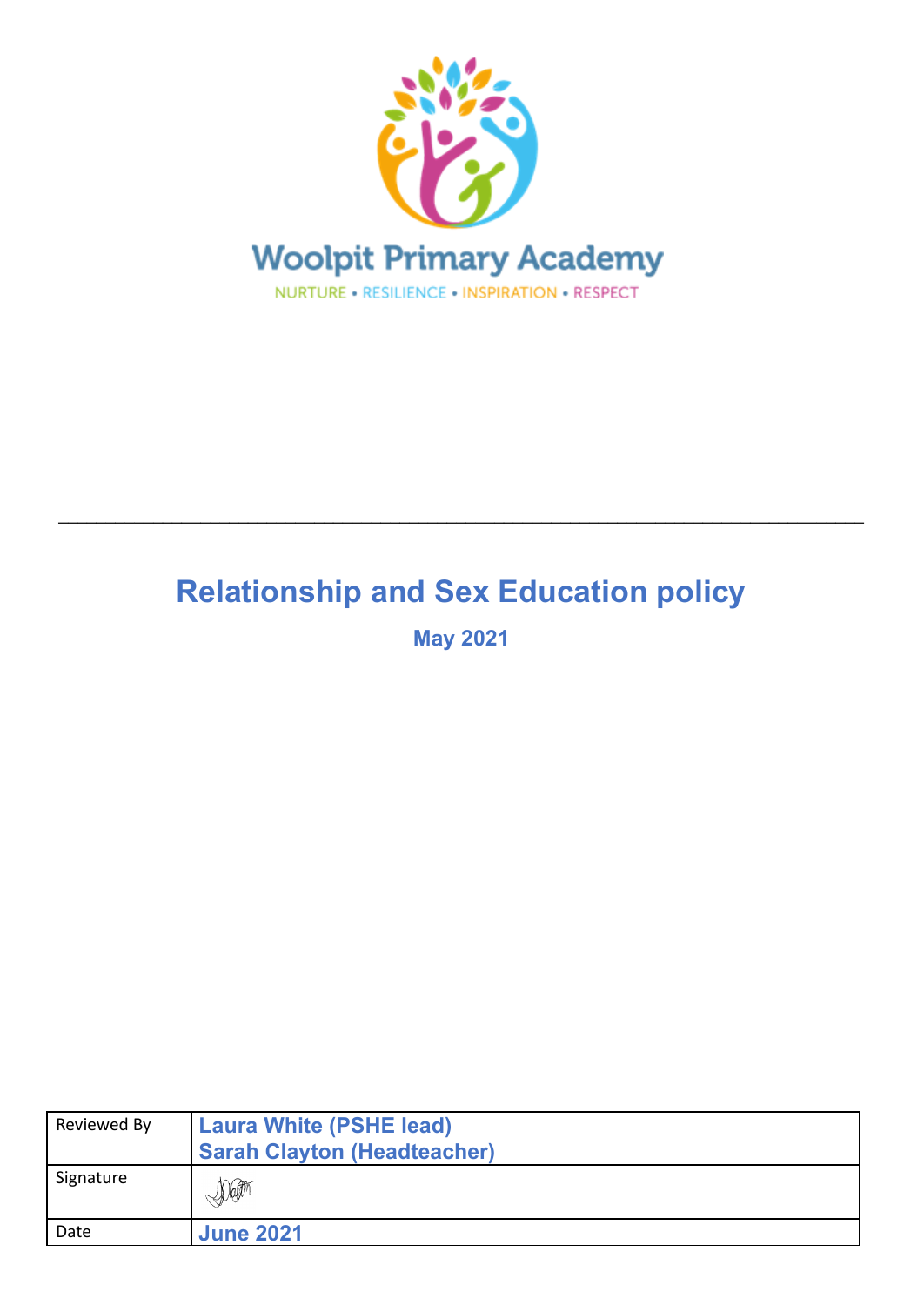## **Our vision:**

Our core values are; Nurture, Resilience, Respect, Inspiration, which are at the heart of all we do. This is to ensure children leave Woolpit Primary Academy with a love of learning, as resilient individuals who are prepared for their futures. Our nurturing approach will ensure all pupils grow into well-rounded individuals with healthy minds. Children will leave our primary school as respectful members of the community; inspired to learn and motivated to achieve.

## **Aims:**

Our four core values at Woolpit Primary Academy are at the forefront of our teaching of Realtionship and Sex Education (RSE). We consider effective RSE to be a fundamental part of our approach to supporting pupils to grow into inspirational, nurturing, resilient and respectful young citizens.

At Woolpit, we use the Barnados programme called PATHS, Promoting Alternative THinking Strategies, as part of our Personal, Social, Health and Economic (PSHE) education curriculum. RSE is taught through our PSHE lessons and in addition, some of the RSE programme will be covered through:

- Science curriculum
- **Computing**
- · Assemblies
- **Stories**
- PE in the context of health and hygiene

The aims of Relationships, Sex and Health education (RSHE) at our school are to:

- · Provide a consistent standard of relations, sex and health education across the school
- Help pupils develop feelings of self-respect, confidence and empathy
- Promote responsible behaviour
- · Create a positive culture of communication around issues of relationships
- Teach pupils the correct vocabulary to describe themselves and their bodies
- Provide a framework in which sensitive discussions can take place
- Prepare pupils for puberty, and give them an understanding of sexual development and the importance of health and hygiene
- Give pupils an understanding of reproduction and sexual development
- Ensure that all pupils, by the time they reach secondary school age, are well equipped and on an equal footing, to deal with the secondary RSHE curriculum.
	- To provide all pupils with knowledge, skills, and attitudes that will enable them to make positive and healthy choices concerning relationships as they grow up and deal with risk.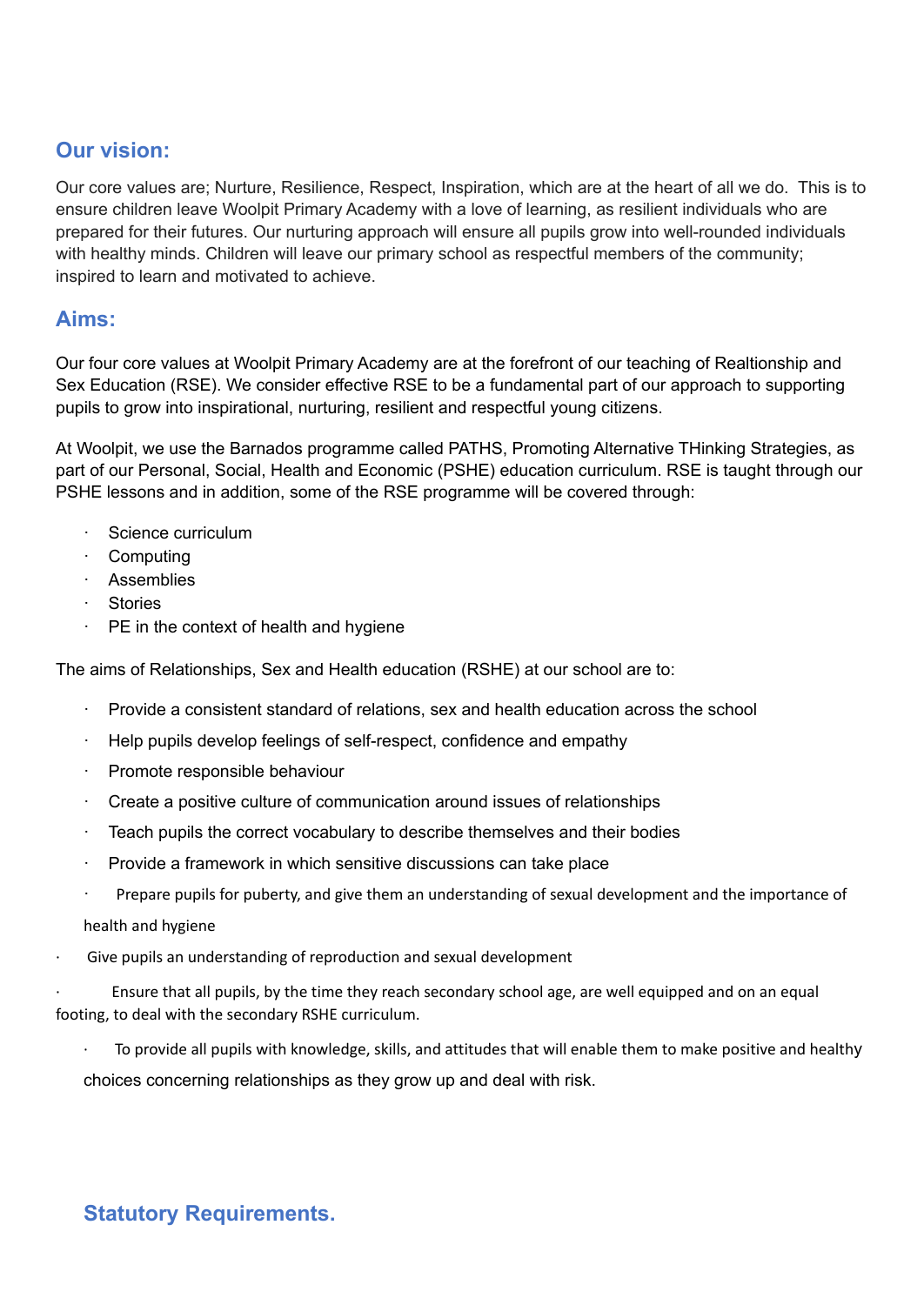As a primary academy school, we must provide relationships education to all pupils as per section 34 of the Children and Social work act 2017.

This policy has been written in accordance with the statutory guidance document "Relationships and Sex Education (RSE) and Health Education" (DfE, 2019).

The Department for Education guidance states that by the summer term 2021, all primary schools must teach Relationships and Health Education. The teaching of Sex Education in primary schools remains non-statutory, with the exception of the elements of sex education contained in the science national curriculum: including knowledge of the main external body parts; the changes as humans develop to old age and reproduction in some plants and animals. Other related topics that fall within the statutory requirements for Health Education, such as puberty and menstrual wellbeing, will be included within PSHE education lessons.

Within the statutory guidance document for RSE and Health Education, the DfE also encourages schools to deliver age appropriate sex education if they feel their pupils need this information:

"It will be for primary schools to determine whether they need to cover any additional content on sex education to meet the needs of their pupils. Many primary schools already choose to teach some aspects of *sex education and will continue to do so, although it is not a requirement…*

*"It is important that the transition phase before moving to secondary school supports pupils' ongoing emotional and physical development effectively. The Department continues to recommend therefore that all primary schools should have a sex education programme tailored to the age and the physical and* emotional maturity of the pupils. It should ensure that both boys and girls are prepared for the changes that adolescence brings and - drawing on knowledge of the human life cycle set out in the national curriculum *for science - how a baby is conceived and born."*

Should you like to see the guidance from the government please visit: [https://assets.publishing.service.gov.uk/government/uploads/system/uploads/attachment\\_data/file/805781/](https://assets.publishing.service.gov.uk/government/uploads/system/uploads/attachment_data/file/805781/Relationships_%20Education__Relationships_and_Sex_Education__RSE__and_Health_Education.pdf) Relationships\_Education\_Relationships\_and\_Sex\_Education\_RSE\_\_and\_Health\_Education.pdf

# **Definition**

Within this policy, as in the DfE guidance, **Relationships Education** is defined as teaching about the fundamental building blocks and characteristics of positive relationships, with particular reference to respectful friendships, family relationships, and relationships with other children and with adults, including online.

For the purpose of this policy, **Health Education** is defined as teaching pupils about physical health and mental wellbeing, focusing on recognising the link between the two and being able to make healthy lifestyle choices

**Sex Education** is defined as teaching children how human reproduction occurs, including how a baby is conceived and born. This draws on knowledge of the human life cycle set out in the national curriculum for science. For the purposes of this policy, we specifically identify any non-statutory Sex Education that falls outside of Science and those related elements (the physical changes associated with puberty) within statutory Health Education.

RSE is not about the promotion of sexual activity.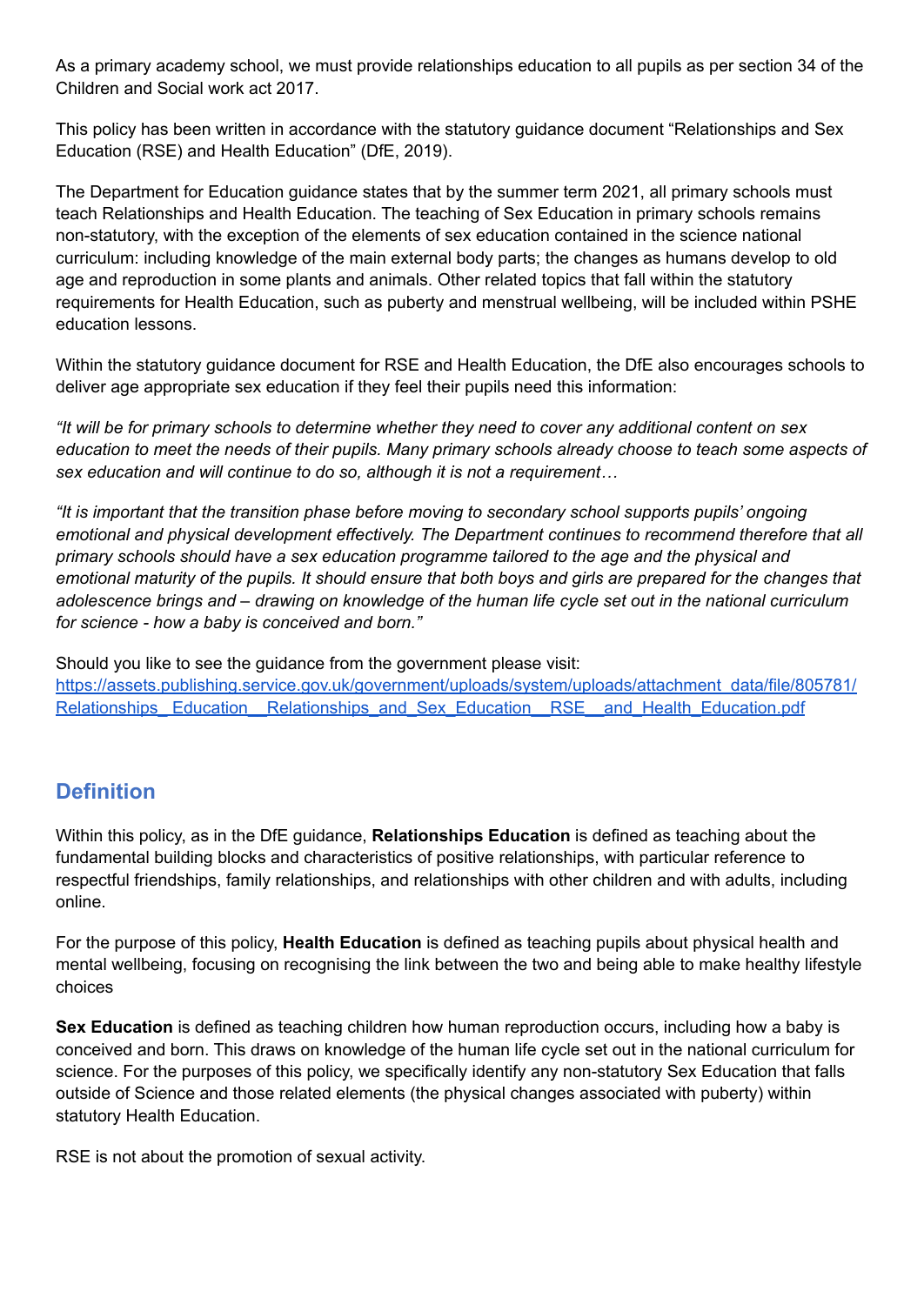# **Curriculum**

## **1. Statutory RSE Curriculum Content**

We have developed the curriculum taking into account the age, needs and feelings of pupils. If pupils ask questions outside the scope of this policy, teachers will respond in an age appropriate manner so they are fully informed and do not seek answers online.

Key objectives of the statutory Relationships Education curriculum are outlined below:

#### **Families and people who care for me**

Children should know:

- that families are important for children growing up because they can give love, security and stability.
- the characteristics of healthy family life, commitment to each other, including in times of difficulty, protection and care for children and other family members, the importance of spending time together and sharing each other's lives.
- that others' families, either in school or in the wider world, sometimes look different from their family, but that they should respect those differences and know that other children's families are also characterised by love and care.
- that stable, caring relationships, which may be of different types, are at the heart of happy families, and are important for children's security as they grow up.
- that marriage represents a formal and legally recognised commitment of two people to each other which is intended to be lifelong.
- how to recognise if family relationships are making them feel unhappy or unsafe, and how to seek help or advice from others if needed.

## **Caring friendships**

Children should know:

- how important friendships are in making us feel happy and secure, and how people choose and make friends.
- the characteristics of friendships, including mutual respect, truthfulness, trustworthiness, loyalty, kindness, generosity, trust, sharing interests and experiences and support with problems and difficulties.
- that healthy friendships are positive and welcoming towards others, and do not make others feel lonely or excluded.
- that most friendships have ups and downs, and that these can often be worked through so that the friendship is repaired or even strengthened, and that resorting to physically or verbally aggressive behaviour is never right.
- how to recognise who to trust and who not to trust, how to judge when a friendship is making them feel unhappy or uncomfortable, managing conflict, how to manage these situations and how to seek help or advice from others, if needed.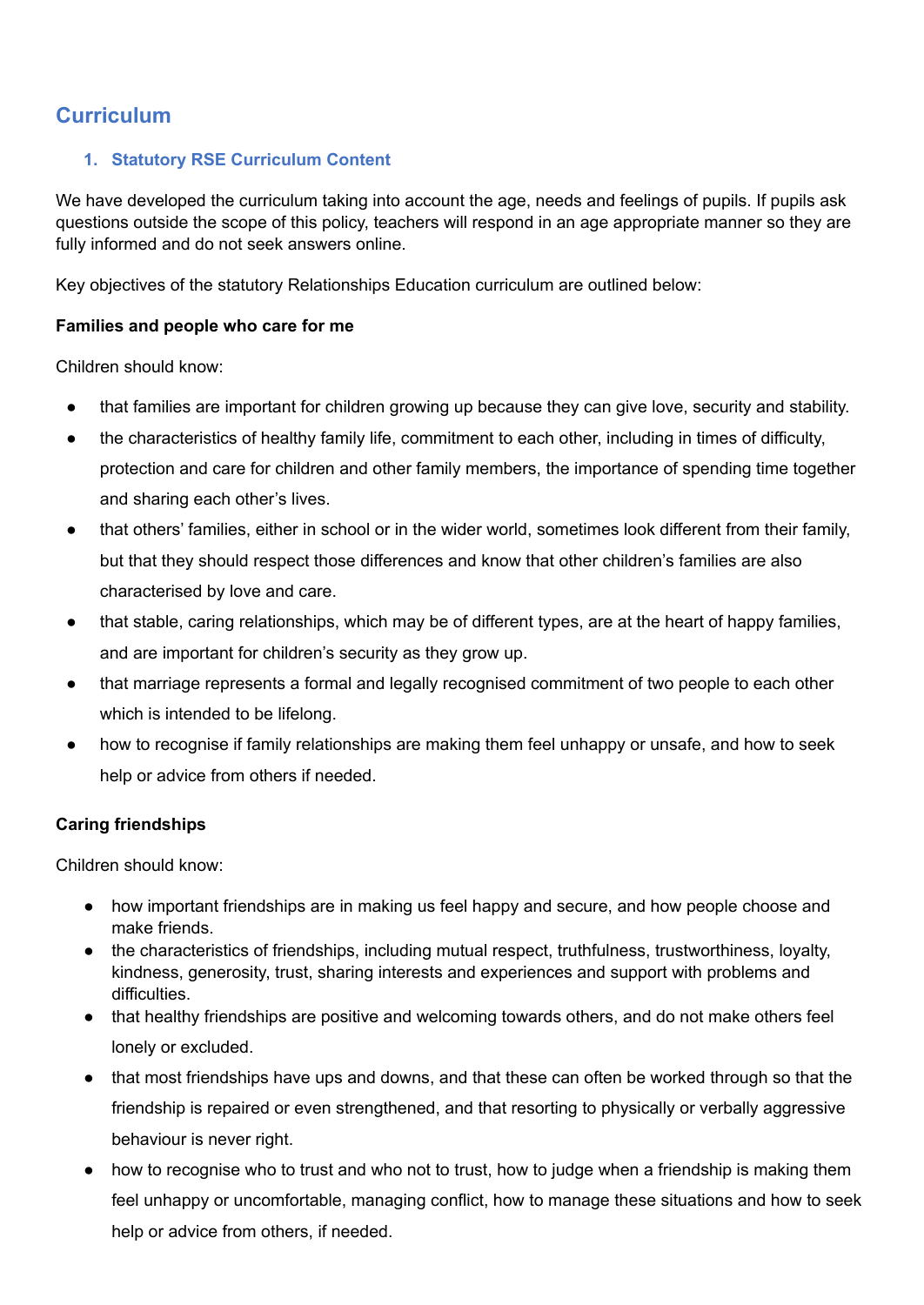#### **Respectful relationships**

Children should know:

- the importance of respecting others, even when they are very different from them (for example, physically, in character, personality or backgrounds), or make different choices or have different preferences or beliefs.
- practical steps they can take in a range of different contexts to improve or support respectful relationships.
- the conventions of courtesy and manners.
- the importance of self-respect and how this links to their own happiness.
- that in school and in wider society they can expect to be treated with respect by others, and that in turn they should show due respect to others, including those in positions of authority.
- about different types of bullying (including cyberbullying), the impact of bullying, responsibilities of bystanders (primarily reporting bullying to an adult) and how to get help.
- what a stereotype is, and how stereotypes can be unfair, negative or destructive.
- the importance of permission-seeking and granting in relationships with friends, peers and adults.

#### **Online relationships**

Children should know:

- that people sometimes behave differently online, including by pretending to be someone they are not.
- that the same principles apply to online relationships as to face-to-face relationships, including the importance of respect for others online including when we are anonymous.
- the rules and principles for keeping safe online, how to recognise risks, harmful content and contact, and how to report them.
- how to critically consider their online friendships and sources of information including awareness of the risks associated with people they have never met.
- how information and data is shared and used online.

## **Being safe**

Children should know:

- what sorts of boundaries are appropriate in friendships with peers and others (including in a digital context).
- about the concept of privacy and the implications of it for both children and adults; including that it is not always right to keep secrets if they relate to being safe.
- that each person's body belongs to them, and the differences between appropriate and inappropriate or unsafe physical, and other, contact.
- how to respond safely and appropriately to adults they may encounter (in all contexts, including online) whom they do not know.
- how to recognise and report feelings of being unsafe or feeling bad about any adult and others.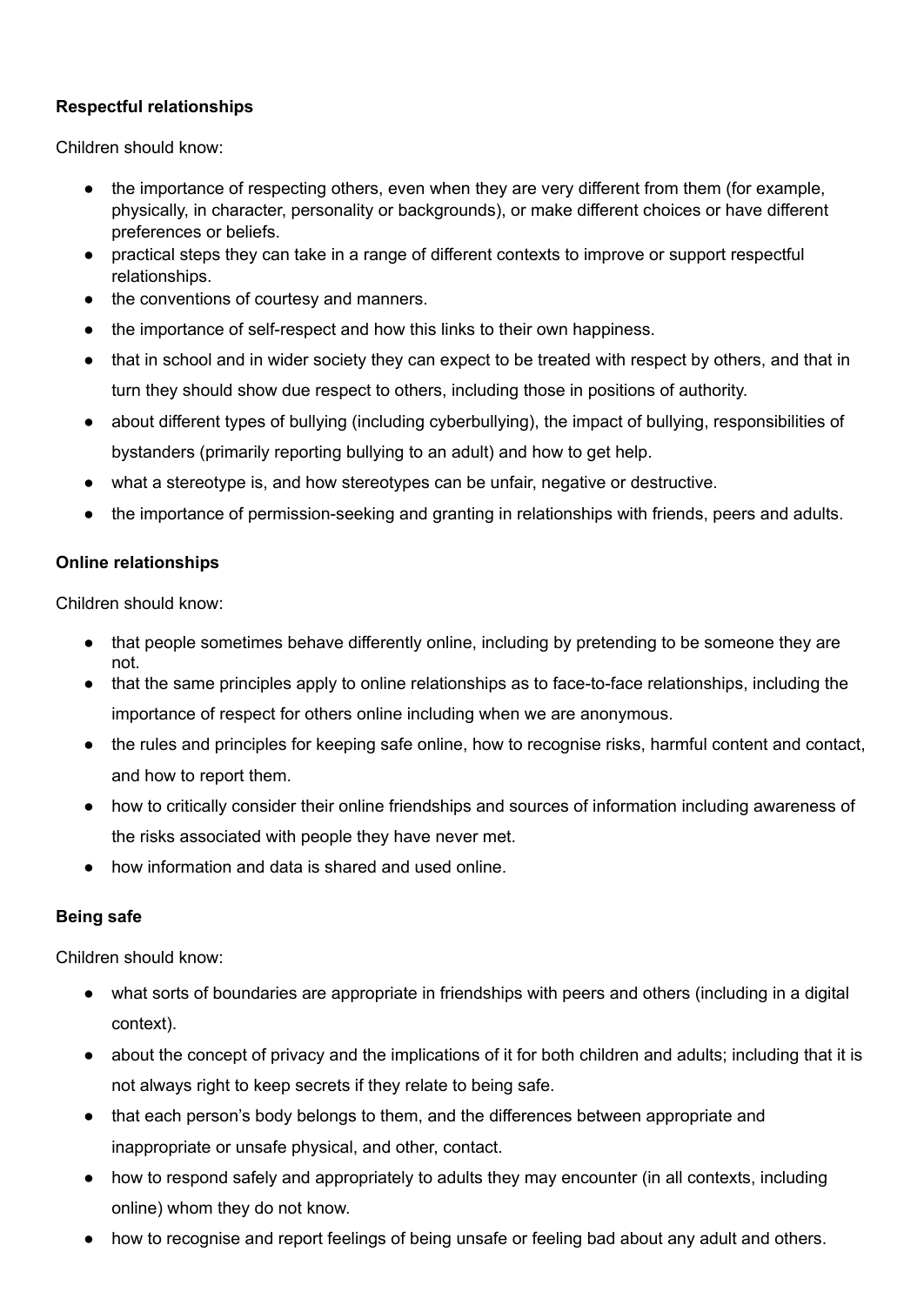- how to ask for advice or help for themselves or others, and to keep trying until they are heard.
- how to report concerns or abuse, and the vocabulary and confidence needed to do so.
- where to get advice e.g. family, school and/or other sources.

These areas of learning are taught within the context of family life, taking care to ensure that there is no stigmatisation of children based on their home circumstances (families can include single parent families, LGBT parents, families headed by grandparents, adoptive parents, foster parents/carers amongst other structures) along with reflecting sensitively that some children may have a different structure of support around them (for example: looked after children or young carers).

#### **2. Statutory Science Curriculum Content**

Early Years Foundation Stage children learn about life cycles and through ongoing personal, social and emotional development, they develop the skills to form relationships and think about relationships with others.

In Key Stage 1 (years 1 – 2) children learn:

- To identify, name, draw and label the basic parts of the human body and say which part of the body is to do with each sense
- To notice that animals, including humans, have offspring which grow into adults
- To find out about and describe the basic needs of animals, including humans, for survival (water, food and air)
- To describe the importance for humans of exercise, eating the right amounts of different types of food, and hygiene

In Key Stage 2 (years 3 – 6) children learn:

- To identify that animals, including humans, need the right types and amount of nutrition, and that they cannot make their own food; they get nutrition from what they eat
- To identify that humans and some other animals have skeletons and muscles for support, protection and movement
- To describe the simple functions of the basic parts of the digestive system in humans
- To identify the different types of teeth in humans and their simple functions
- To describe the life process of reproduction in some plants and animals
- To describe the changes, as humans develop to old age
- To identify and name the main parts of the human circulatory system, and describe the functions of the heart, blood vessels and blood
- To recognise the impact of diet, exercise, drugs and lifestyle on the way their bodies function
- To describe the way nutrients and water are transported within animals, including humans
- To recognise that living things produce offspring of the same kind, but normally offspring vary and are not identical to their parents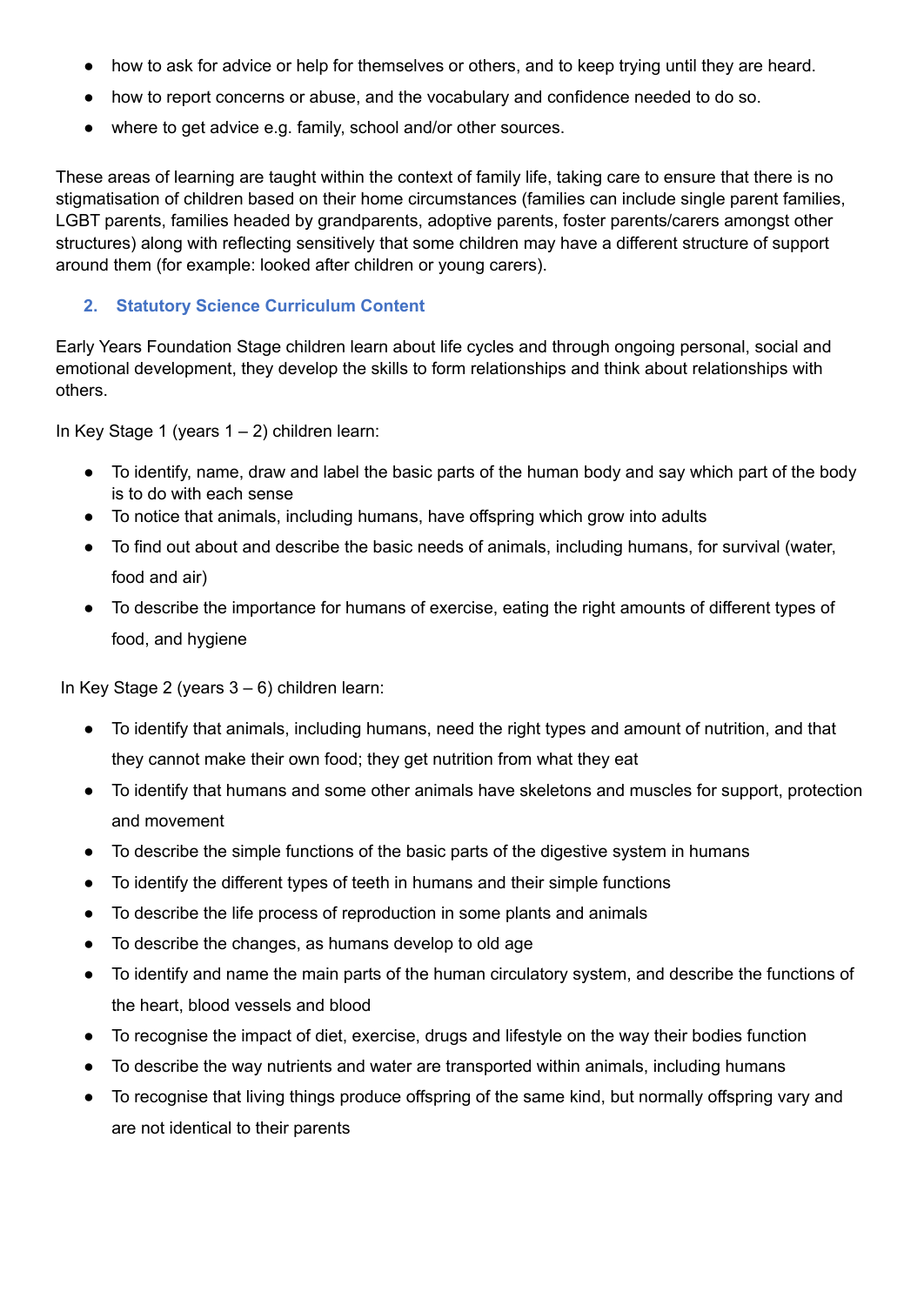#### **3. Non-Statutory Sex Education**

As part of **statutory** Health Education, children are taught in an age appropriate way about puberty and the associated physical and emotional changes from Year 5 onwards. As part of the **science** curriculum, children learn in Year 2 that animals, including humans, have offspring which grow into adults. In Year 5, they describe the changes as humans develop to old age and about how reproduction occurs in some plants and animals.

Alongside this, children in Year 4 are taught to recognise the signs and changes that may occur during the onset of puberty, in preparation for further lessons on this subject which also focus on menstruation. These lessons form part of the statutory requirements for Health Education.

The DfE guidance 2019 also recommends that all primary schools have a sex education programme tailored to the age and the physical and emotional maturity of pupils, and this should include how a baby is conceived and born. Although sex education is not compulsory in primary schools, we believe children should understand the facts about human reproduction before they leave primary school. We therefore provide some non-statutory sex education, covering how human reproduction and conception occurs. This is taught in Year 5.

Children are taught:

- that for a baby to begin to grow, part comes from a mother and part comes from a father; that in most animals including humans the baby grows inside the mother
- that when a sperm and egg meet, this is called conception; that conception usually occurs as a result of sexual intercourse, and what sexual intercourse means
- how a baby develops in the womb and how babies are born

We believe that teaching this additional content to pupils will ensure that they are better prepared for transition to secondary school and also support their personal and social development as they grow into young adults. As is legally prescribed, parents have a right to withdraw their children from these additional non-statutory sex education lessons – please see the relevant section within this policy in regard to this process.

In Year 6 we consolidate their learning of the statutory requirements of puberty, menstruation and the non-statutory sex- education as set out above and with an emphasis on emotional changes including

- understand how being physically attracted to someone changes the nature of the relationship and what that might mean about having a girlfriend/boyfriend.
- understand that sometimes people need IVF to help them have a baby.
- understand that respect for one another is essential in a boyfriend/girlfriend relationship and I should not be pressured into doing something I don't want to do.

The resources we use when teaching the non-statutory sex education units are available for parents/carers to view on request to the PHSE Co-ordinator.

For more information about our curriculum, see our curriculum organiser in Appendix 1 and Appendix 2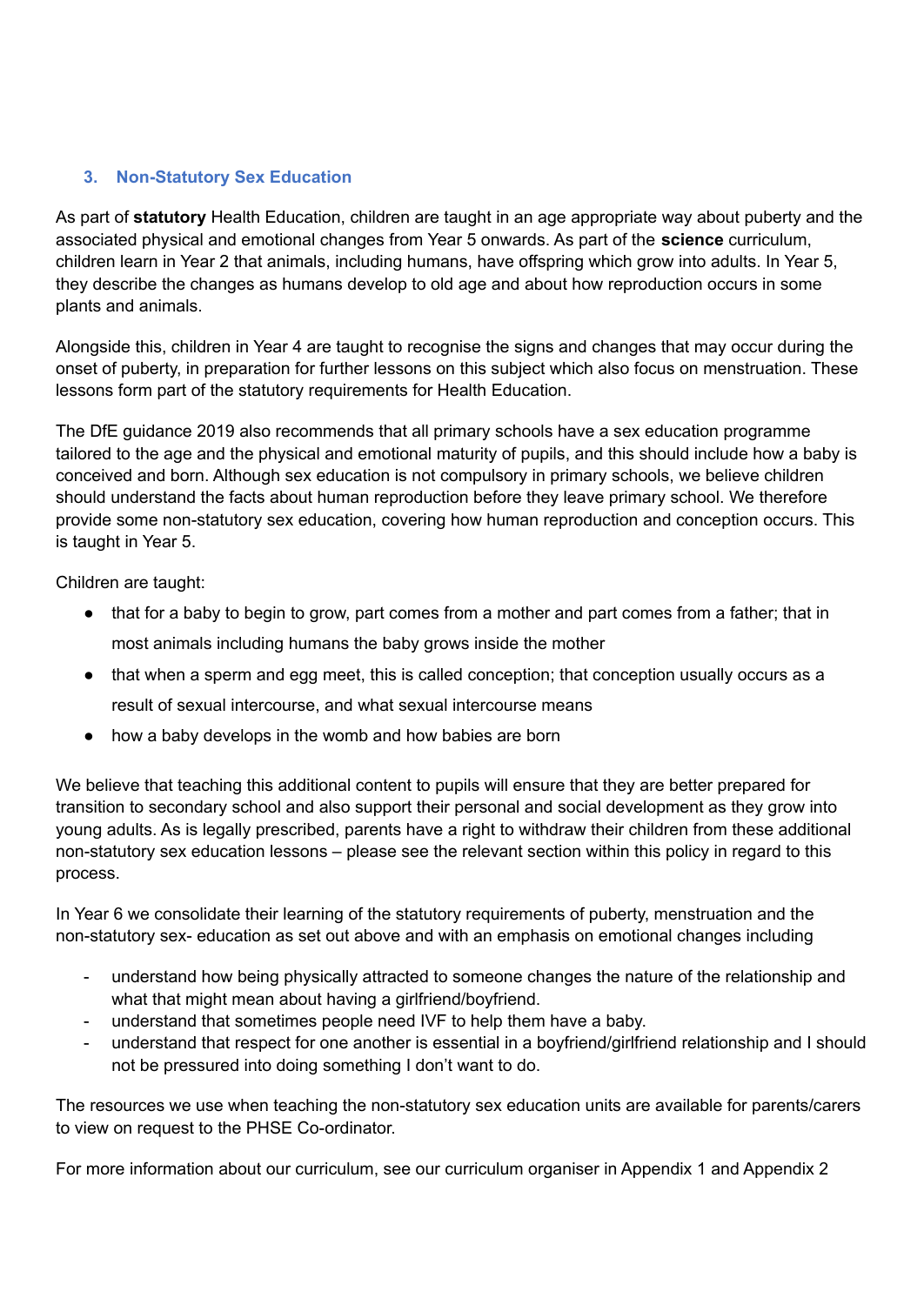# **Delivery of RSE**

Our Relationships and Sex Education programme will be delivered in an age appropriate and sensitive manner by class teachers. Teaching is taught in mixed gender groups.

We aim to provide a learning atmosphere where children feel safe and relaxed, and where they feel confident to engage in discussions around potentially sensitive subjects and themes.

Ground rules in class and across the school are essential when discussing sensitive subject matter and teaching RSE. Clear ground rules are established in partnership with the class, then reinforced at the start of each relevant lesson. As a minimum, ground rules are likely to include the following basic guidelines:

- **Listen politely to each other**
- Everyone gets a turn to speak, if they want to
- Everyone has a right not to speak
- Everyone's contribution is respected
- We don't ask or have to answer any personal questions
- We use anatomically correct language when we have learnt it

# **Dealing with sensitive issues and difficult questions**

Pupil's questions will be dealt with honestly and sensitively and in an age appropriate way.

A question box will be available for pupils to ask anonymous questions.

If staff are faced with a question they do not feel comfortable answering within the classroom, techniques such as distancing, the use of a question box, or creating a time to talk to a child individually will be used. Children may also be signposted back to parents/carers and the teacher will contact the parents/carers to give a context to the conversations that have been held in class.

If any questions raise safeguarding concerns, teachers will refer to the Designated Safeguarding Lead.

Since RSE incorporates the development of self-esteem and relationships, pupils' learning does not just take place through the taught curriculum but through all aspects of school life including the playground. It is important then that all staff understand they have a responsibility to implement this policy and promote the aims of the school at any time they are dealing with children.

## **Roles and responsibilities**

#### **The governing body**

The governing body has a responsibility to ratify this policy.

#### **The headteacher**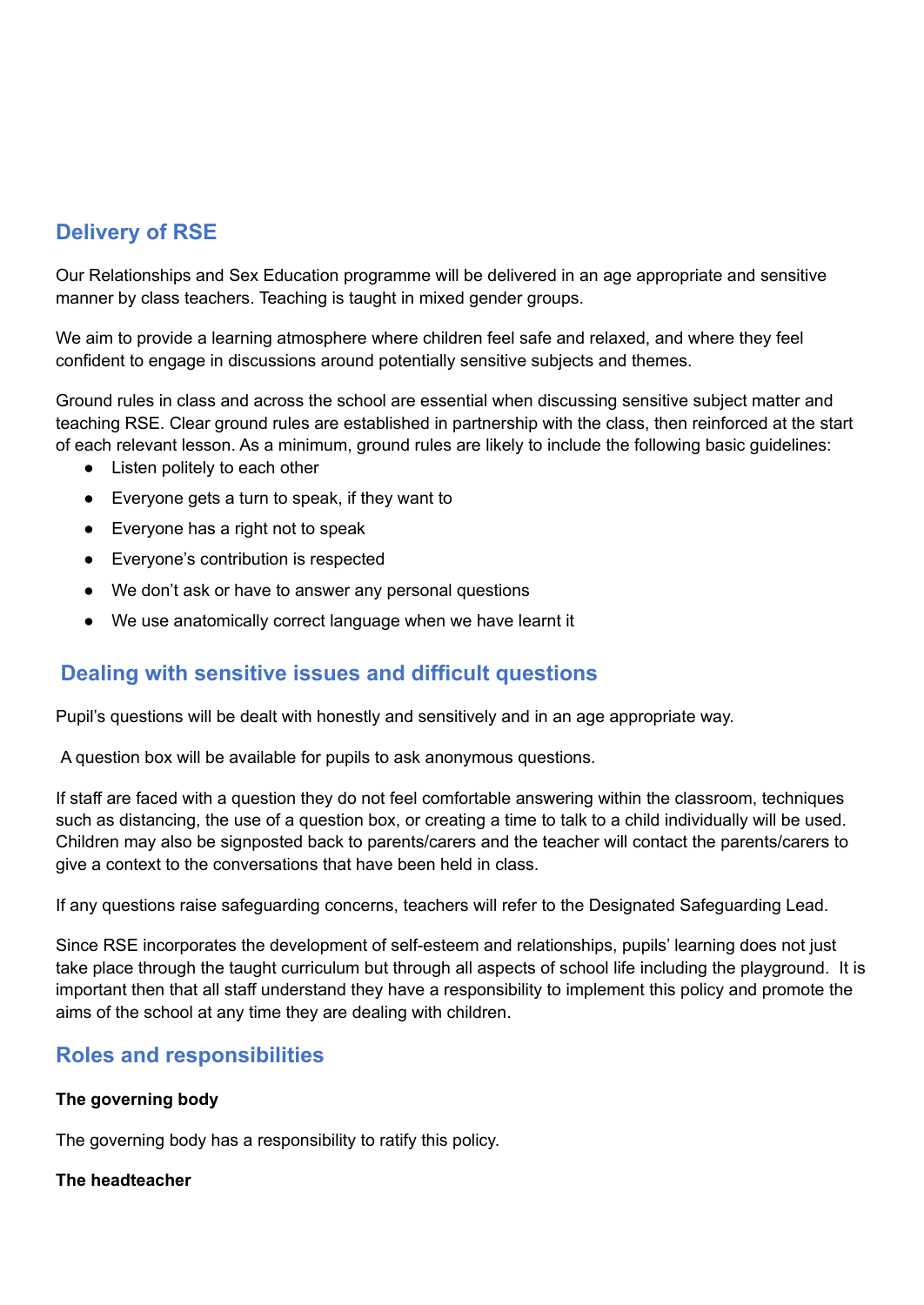The headteacher is responsible for ensuring that RSE is taught consistently across the school, and for managing requests to withdraw pupils from non-statutory components of RSE.

The headteacher also:

- Ensures that members of staff are given sufficient training, so that they can teach effectively and handle any difficult issues with sensitivity
- Monitors this policy on a regular basis and reports to governors on the effectiveness of the policy

### **Staff**

All staff are responsible for:

- Delivering RSE in a sensitive way
- Modelling positive attitudes to RSE
- Responding to the needs of individual pupils
- Responding appropriately to pupils whose parents wish them to be withdrawn from the non-statutory components of RSE
- Monitoring progress

Class teachers are responsible for teaching RSE.

Teachers will reply to, and answer, children's questions sensitively and openly. They will ensure that balanced information is provided which will take into account, the different faiths' views and avoid any negative impressions. Teachers will need to answer questions that may arise through the direct teaching of sex education, as well as those that may be asked at other times. All questions will be handled sensitively and set within a general context.

Staff do not have the right to opt out of teaching RSE. Staff who have concerns about teaching RSE are encouraged to discuss this with the headteacher. Questions which teachers feel uncertain about answering should be discussed with a senior member of staff and answered at a later date. Consideration should be given to religious or cultural factors, and to parents' wishes before questions are answered.

#### **Pupils**

Pupils are expected to engage fully in RSE and, when discussing issues related to RSE, treat others with respect and sensitivity.

#### **Parents**

The school is well aware that the primary role in children's RSE lies with parents and carers. We wish to build a positive and supporting relationship with the parents of children at our school through mutual understanding, trust and co-operation. In promoting this objective we:

- Will carry out our statutory duty to consult with parents and governors on the contents of this policy
- Inform parents about the school's RSE policy and practice; this includes informing parents by letter or email before beginning to teach a unit of RSE
- Answer any questions that parents may have about the RSE of their child; this includes providing opportunities for parents to view the resources that are used in lessons
- Take seriously any issue that parents raise with teachers or governors about this policy or the arrangements for RSE in the school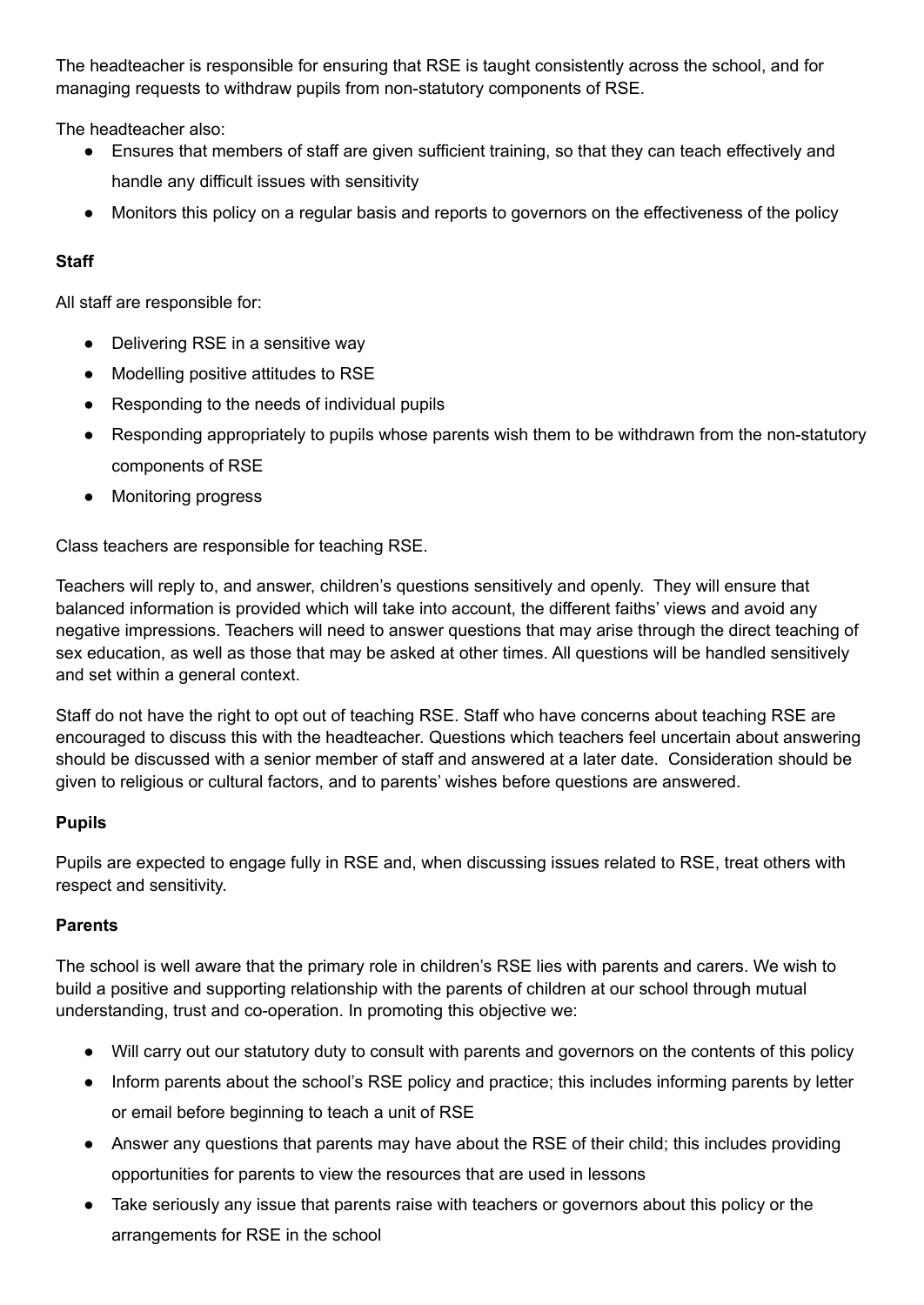- Acknowledge parents have the right to withdraw their children from the non-statutory components of sex education within RSE. However, this rarely happens as, by working in partnership with parents, they recognise the importance of this aspect of their child's education
- Keep a register of any pupils who are removed from lessons and distributed to all teachers involved.

# **Parents' right to withdraw**

As previously stated the RSE curriculum consists of both statutory and non-statutory elements:

- Parents do have the right to withdraw their children from the non-statutory/non-science components of sex education within RSE.
- Parents do not have the right to withdraw their children from statutory relationships education, health education or the science curriculum.

Parents wanting to withdraw their children are invited to speak to the class teacher. The class teacher will explore the concern of the parents and the possibility of adjusting the programme or approach and will discuss any impact that withdrawal may have on the child. He/she will talk with the parents about the possible negative experiences or feelings that may result from withdrawal of the child and the ways in which these may be minimised. If the parent still wishes to withdraw the child, requests for withdrawal should be put in writing and addressed to the Headteacher (See Appendix 2 for request form.). Once a child has been withdrawn they cannot take part in sex education until the request for withdrawal has been removed.

Alternative work will be given to pupils who are withdrawn from sex education and that child will go to another class for the duration of the lesson.

# **Confidentiality**

Teachers conduct sex education lessons in a sensitive manner. However, if a child makes a reference to being involved, or likely to be involved in sexual activity, then the teacher will take the matter seriously and deal with it as outlined in the Child Protection and Safeguarding Policy. Teachers will respond in a similar way if a child indicates that they may have been a victim of abuse or exploitation. If the teacher has concerns, they will draw these to the attention of the designated person responsible for child protection or the headteacher as a matter of urgency. Disclosure of female genital mutilation must be reported to the police (either by the teacher to whom it is disclosed or by the DSL).

Legally, the school cannot offer or guarantee absolute confidentiality. We aim to ensure that pupils' best interests are maintained and try to encourage pupils to talk to their parents or carers to provide support. If confidentiality has to be broken, pupils are informed first and then supported by the designated teacher throughout the whole process.

# **Special Educational Needs**

Pupils with special educational needs will be given the opportunity to fully participate in RSE lessons, and a differentiated program will be provided where necessary, to ensure that all pupils gain a full understanding.

# **Equalities and Diversity**

Schools, like all public institutions, have specific responsibilities in relation to equality and protected characteristics. Planning and resources are reviewed to ensure they comply with equalities legislation and the school's equal opportunities policy. All RSE is taught without bias and in line with legal responsibilities such as those contained within the Equality Act (2010). Topics are presented using a variety of views and